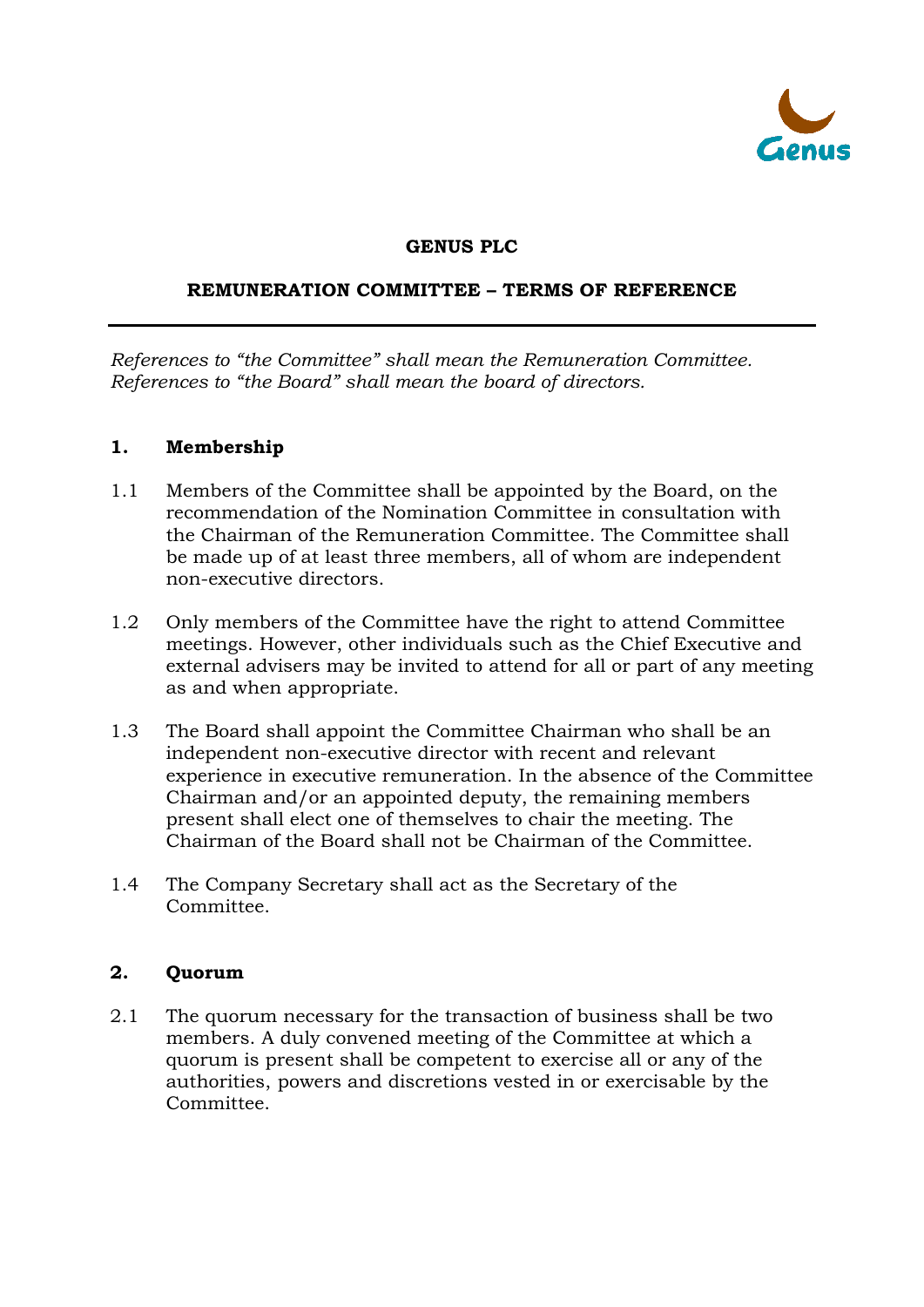### **3. Meetings**

- 3.1 The Committee shall meet at least twice a year and at such other times as the Chairman of the Committee shall require.
- 3.2 Meetings of the Committee shall be summoned by the Secretary of the Committee at the request of any of its members by reasonable prior notice to all members.
- 3.3 The Secretary shall minute the proceedings and resolutions of all Committee meetings, including the names of those present and in attendance.
- 3.4 Minutes of Committee meetings shall be circulated promptly to all members of the Committee and to all members of the Board.
- 3.5 The Chairman of the Committee shall attend the Annual General Meeting prepared to respond to any shareholder questions on the Committee's activities; to include the contents of the Directors' Report on Remuneration and the Annual Report.

### **4. Duties**

The Committee shall:

- 4.1 determine and agree with the Board the framework or broad policy for the remuneration of the Company's Chairman, Chief Executive, the Group Finance Director, and other members of the Genus Executive Leadership Team (GELT) together with such other members of the executive management as it is designated to consider. The remuneration of the the non-executive directors shall be a matter for the Board as a whole. No director or manager shall be involved in any decisions as to their own remuneration.
- 4.2 in determining such policy, take into account all factors which it deems necessary. The objective of such policy shall be to ensure that members of the executive management of the Company are provided with appropriate incentives to encourage enhanced performance and are, in a fair and responsible manner, rewarded for their individual contributions to the success of the Company;
- 4.3 review the continuing appropriateness and relevance of the remuneration policy;
- 4.4 approve the design of, and determine targets for, any performance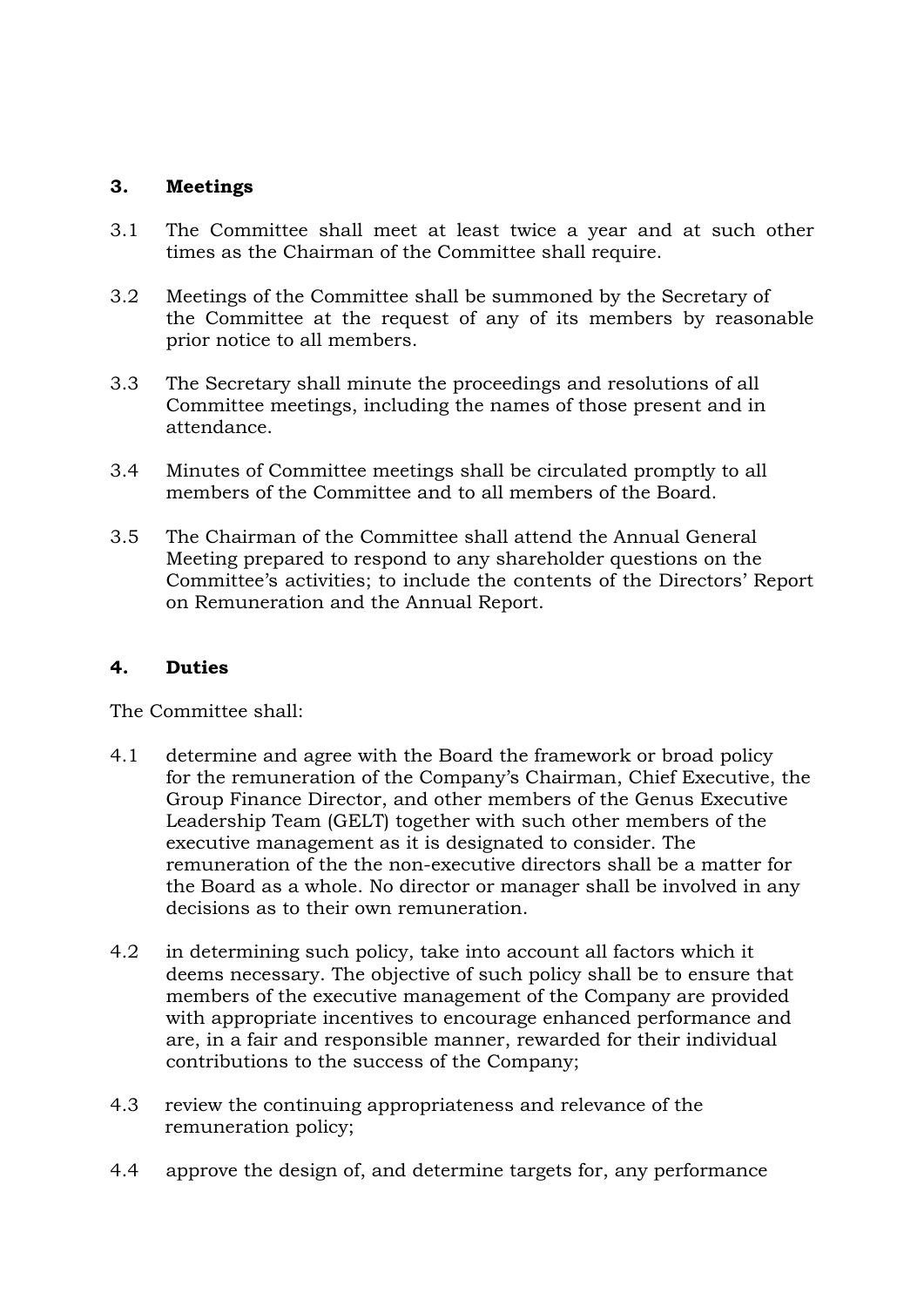related pay schemes operated by the Company and approve the total annual payments made under such schemes;

- 4.5 review the design of all share incentive plans for approval by the Board and shareholders. For any such plans, determine each year whether awards will be made, and if so, the overall amount of such awards, the individual awards to executive directors and other senior executives and the performance targets to be used;
- 4.6 determine the joining and leaving terms and share ownership guidelines applicable to the Executive Directors and other members of GELT, reserving the right to make exceptions and allowances as it sees fit;
- 4.7 determine the policy for, and scope of, pension arrangements for each executive director and other senior executives, having regard to pension contribution rates for the Company's broader workforce;
- 4.8 ensure that contractual terms on termination, and any payments made, are fair to the individual, and the Company, and that failure is not rewarded;
- 4.9 within the terms of the agreed policy and in consultation with the Chairman and/or Chief Executive as appropriate, determine the total individual remuneration package of each executive director and other senior executives including bonuses, incentive payments and share options or other share awards;
- 4.10 in determining such packages and arrangements, give due regard to any relevant legal requirements, the provisions and recommendations in the UK Corporate Governance Code and the UKLA's Listing Rules and associated guidance; and
- 4.11 be exclusively responsible for establishing the selection criteria, selecting, appointing and setting the terms of reference for any remuneration consultants who advise the committee: and to obtain reliable, up-to-date information about remuneration in other companies. The Committee shall have full authority to commission any reports or surveys which it deems necessary to help it fulfil its obligations.

4.12 in determining the total individual remuneration packages for each executive director and other senior executives, review workforce remuneration and related policies. The Committee shall seek to ensure that such policies and incentives are aligned with the Company's culture and purpose.